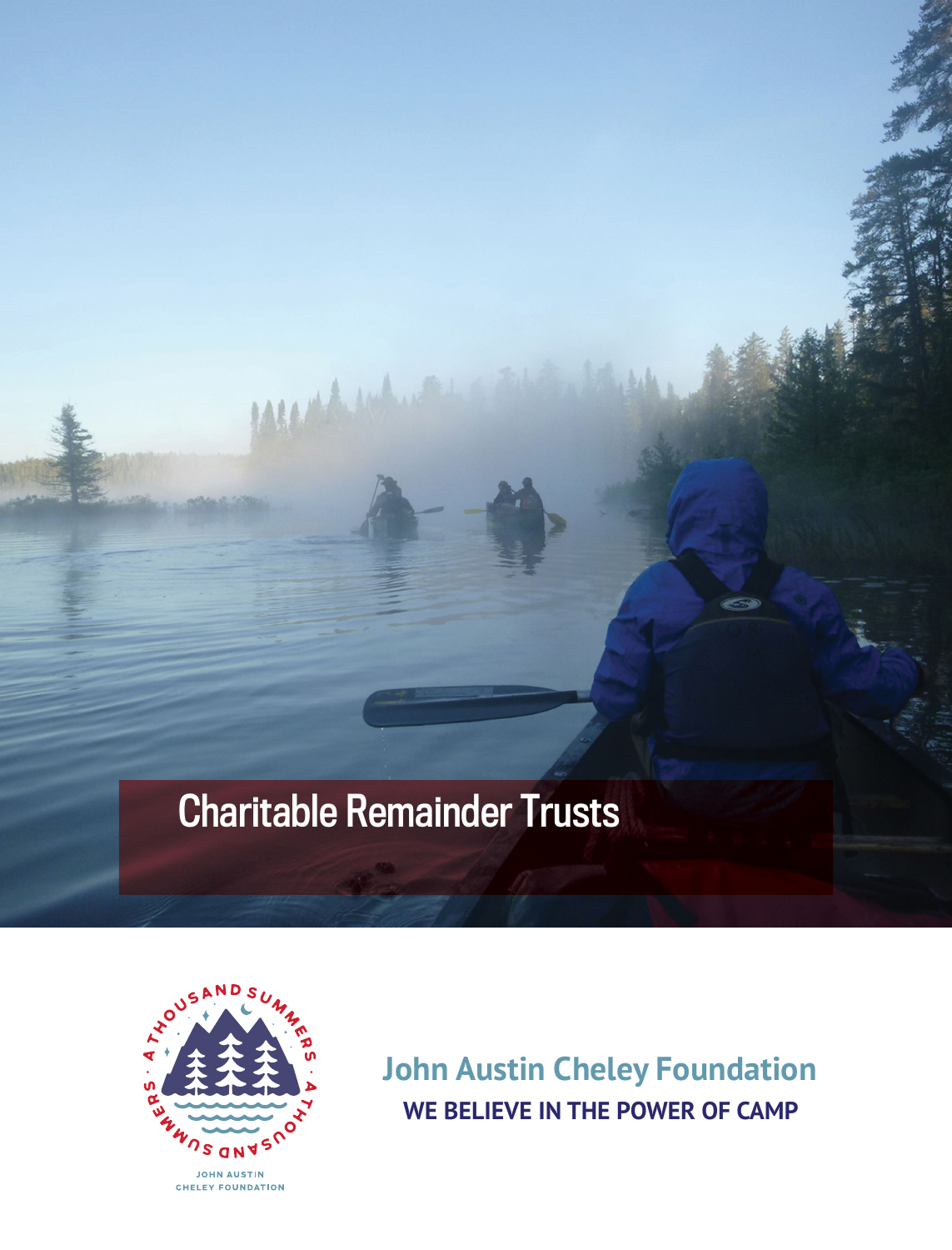# Save Taxes, Enjoy a Lifetime Income, and Benefit Charity

For decades, families have used charitable remainder trusts to:

- Reduce income taxes
- Convert assets like stock, real estate or other investments into a lifetime income
- Avoid capital gains tax
- Benefit meaningful charities
- Make a gift now or in a will

# How Does a Charitable Remainder Trust Work?

You transfer money or property to a trust. This removes the property from your estate and allows you to enjoy an immediate income tax deduction if you itemize. The trustee pays you a lifetime income (the trustee sells any appreciated property free of capital gains tax to make the payments). When you die, the remaining assets (the "remainder") are transferred to us or other named charities.

#### STEPS IN A CHARITABLE REMAINDER TRUST DONOR/BENEFICIARY



- 1. An individual transfers property to a CRT, avoiding immediate capital gains taxes and qualifying for immediate income tax benefits.
- 2. The trustee invests the property and the trust pays an annual income to the beneficiaries for life (or for a set number of years).
- 3. When the payments end, the trust distributes the remaining assets to the selected charities.

### Charitable Remainder Trusts *2*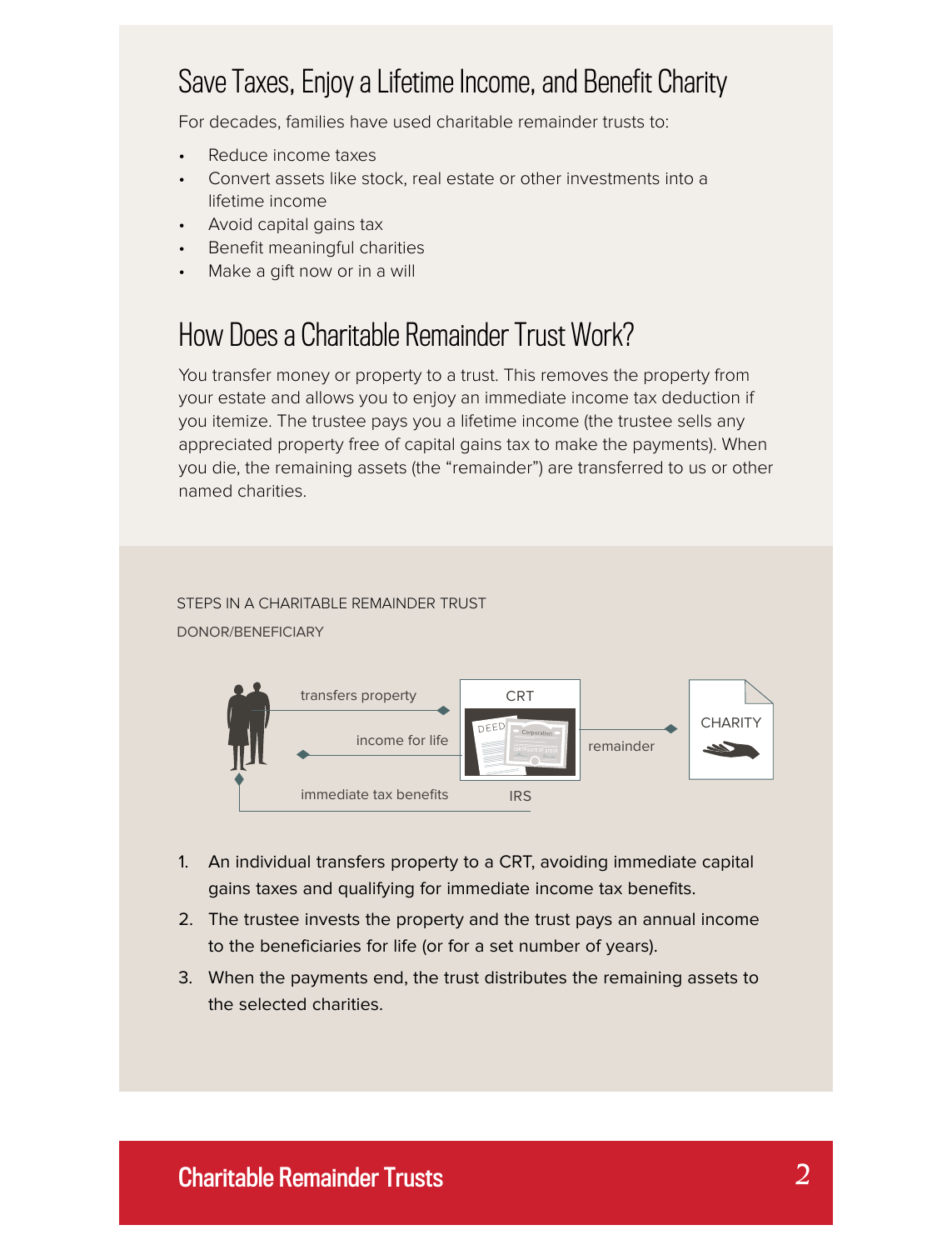You name the trust beneficiaries—yourself, your spouse, or anyone you choose. The trustee makes annual income payments for as long as the designated beneficiaries live, or for a specific term of years up to 20. These income payments are based on the value of the trust assets (either at the time the trust is created or varying from year to year). When the trust term ends, the trustee pays out the remaining assets to the designated charities.

#### A CRT IN ACTION

Genevieve transfers highly appreciated assets worth \$400,000 to a charitable remainder trust, specifying that: (1) \$20,000 will be paid to her each year for as long as she lives, and (2) both income and principal may be used to make the required payments. When Genevieve dies, the remaining property will be distributed to us.

By using a CRT, Genevieve reaps a number of benefits:

- She secures a lifetime income of \$20,000 per year.
- She realizes an immediate and substantial income tax savings if she itemizes, since she can deduct the present value of our charitable remainder interest.
- She avoids any capital gains tax when she transfers her highly appreciated property, even when the trustee sells the property.

#### **BENEFIT #1**

## A Lifetime Income

The primary benefit of a charitable remainder trust is to provide income to trust beneficiaries for life (or for a set period up to 20 years). The income can be a fixed amount or a fixed percentage of the value of the trust as calculated yearly. This second option allows you an income that will vary with the value of the trust assets. This arrangement can serve as a hedge against inflation, but there is also risk involved since trust assets could decline in value.

Typically, income payments equal 5% of the value of the trust, but the amount is up to you. Within limits (set by the federal law), you can select an amount that accomplishes your targeted objectives.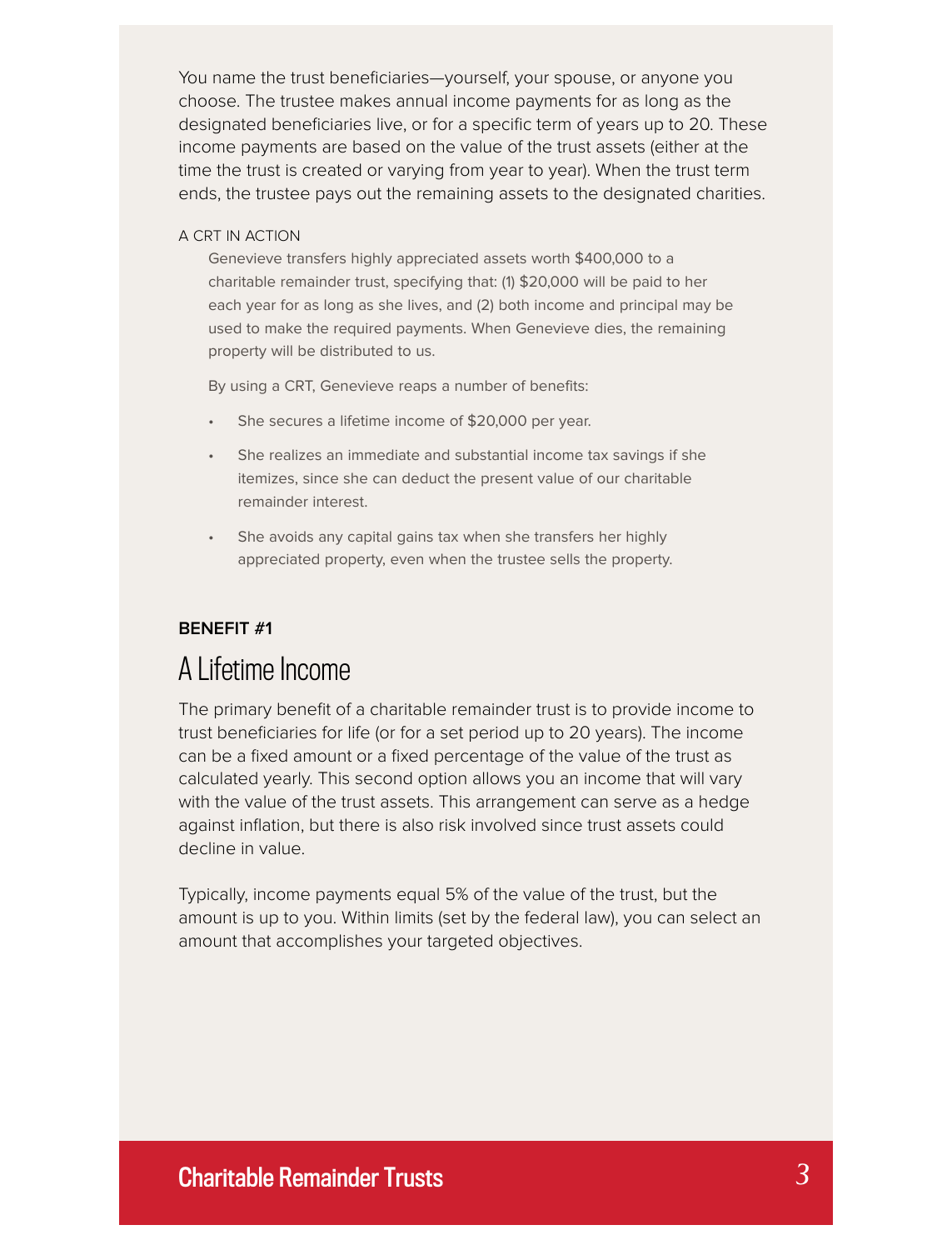#### **BENEFIT #2**

### An Immediate Income Tax Deduction

An obvious tax benefit of a charitable remainder trust is an itemized federal income tax deduction. Even though the charities do not receive funds until all income interests are terminated, you can deduct the present value of the deferred charitable interest, subject to limitations of federal tax law.

Computing the charitable deduction depends in part on the applicable federal rates (AFR). You can choose to use the rate in the month of the gift or in either of the two preceding months. Generally, the higher the AFR, the larger the charitable deduction. It would be our pleasure to provide you with the estimated deductions for a proposed gift.

#### **BENEFIT #3**

# Avoiding Capital Gains Tax

Converting a non-producing asset into an income-producing property without incurring capital gains tax is a distinct benefit. Under today's tax laws, a charitable remainder trust can be especially rewarding when you fund it with appreciated property. You do not owe any capital gains tax when you transfer the property to the trust. When the trust makes its annual income payout, part of the payout may be taxed at favorable capital gains tax rates, depending on how the trustee invests the assets.

#### CONVERTING AN ASSET INTO INCOME

Peter, age 75, owns a low-dividend-paying stock worth \$300,000. It has appreciated dramatically since he bought it years ago for \$50,000. Peter could sell the stock outright and invest the proceeds, but he would incur a capital gains tax of \$37,500 (15% rate). If he invests the after-tax sales proceeds of \$262,500 in CDs earning 2%, he would realize an income of \$5,250 that year.

However, Peter could instead transfer the stock to a charitable remainder trust that will pay him \$15,000 (5%) a year for 20 years and also provide an income tax charitable deduction of \$33,231 if Peter itemizes.\*

The tax savings and the annual lifetime payouts make a charitable remainder annuity trust a satisfying option for Peter.

\* Example assumes an AFR of 1.2% and an annual payout.